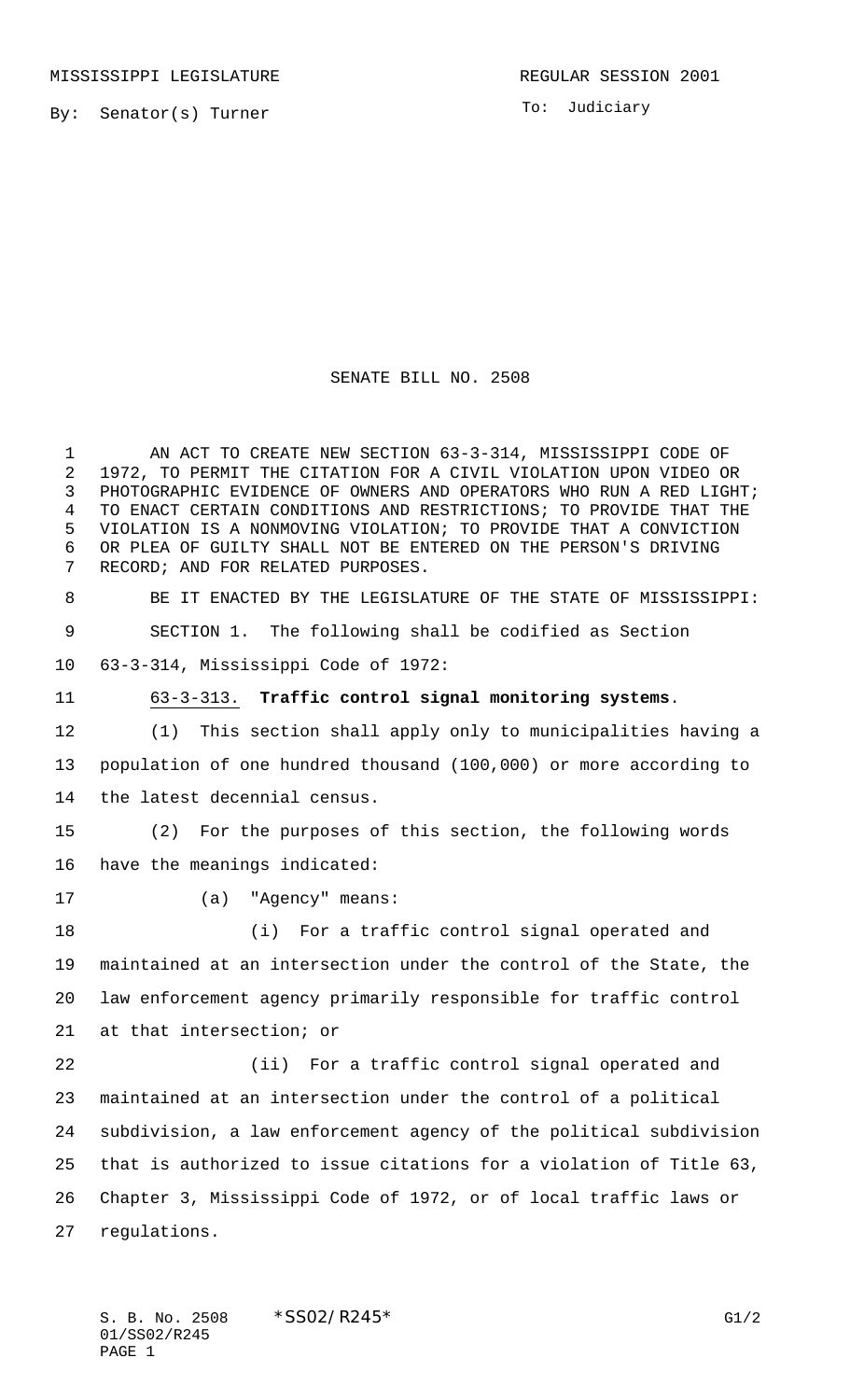(b) (i) "Owner" means the registered owner of a motor vehicle or a lessee of a motor vehicle under a lease of six (6) months or more.

 (ii) "Owner" does not include a motor vehicle rental or leasing company or a holder of a motor vehicle dealer tag permit issued under Section 27-19-301.

 (c) "Recorded images" means images recorded by a traffic control signal monitoring system:

 (i) On two (2) or more photographs; two (2) or more microphotographs; two (2) or more electronic images; videotape; or any other medium; and

 (ii) Showing the rear of a motor vehicle and, on at least one (1) image or portion of tape, clearly identifying the license tag number of the motor vehicle.

 (d) "Traffic control signal monitoring system" means a device with one or more motor vehicle sensors working in conjunction with a traffic control signal to produce recorded images of motor vehicles entering an intersection against a red signal indication.

 (3) This section applies to a violation of Section 63-3-313 at an intersection monitored by a traffic control signal monitoring system.

 (4) (a) Unless the driver of the motor vehicle received a citation from a police officer at the time of the violation, the owner or, in accordance with subsection (7) of this section, the driver of a motor vehicle is subject to a civil penalty if the motor vehicle is recorded by a traffic control signal monitoring system while being operated in violation of Section 63-3-313.

 (b) A civil penalty under this subsection may not exceed One Hundred Dollars (\$100.00).

S. B. No. 2508 \*SS02/R245\* 01/SS02/R245 PAGE 2 (c) For purposes of this section, the Commissioner of Public Safety shall prescribe both a uniform citation form and a civil penalty, which shall be indicated on the citation, to be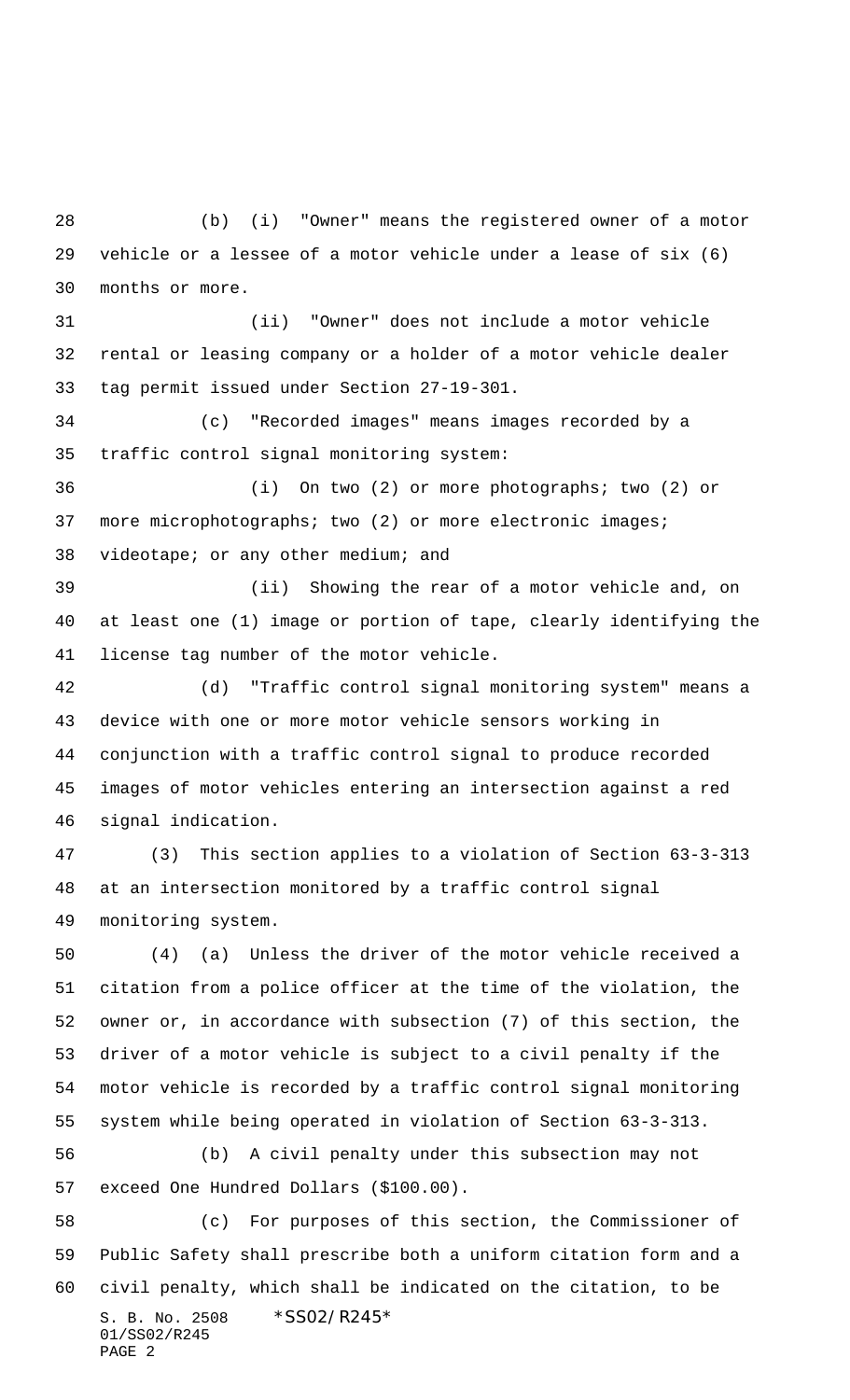S. B. No. 2508 \*SS02/R245\* 01/SS02/R245 PAGE 3 paid by persons who choose to prepay the civil penalty without appearing in the court to which summoned. (d) An agency shall mail to the owner liable under this section a citation which shall include: (i) The name and address of the registered owner of the vehicle; 67 (ii) The registration number of the motor vehicle involved in the violation; (iii) The violation charged; 70 (iv) The location of the intersection; (v) The date and time of the violation; 72 (vi) A copy of the recorded image; 73 (vii) The amount of the civil penalty imposed and the date by which the civil penalty should be paid; (viii) A signed statement by a technician employed by the agency that, based on inspection of recorded images, the motor vehicle was being operated in violation of Section 63-3-313; (ix) A statement that recorded images are evidence of a violation of Section 63-3-313; and 80 (x) Information advising the person alleged to be liable under this section: 82 1. Of the manner and time and place in which 83 liability as alleged in the citation may be contested in court; and 2. Warning that failure to pay the civil penalty or to contest liability in a timely manner is an admission of liability and may result in refusal or suspension of the motor vehicle registration. (e) The agency may mail a warning notice in lieu of a citation to the owner liable under this section. (f) Except as provided in subsection (7) of this section, a citation issued under this section shall be mailed no later than two (2) weeks after the alleged violation.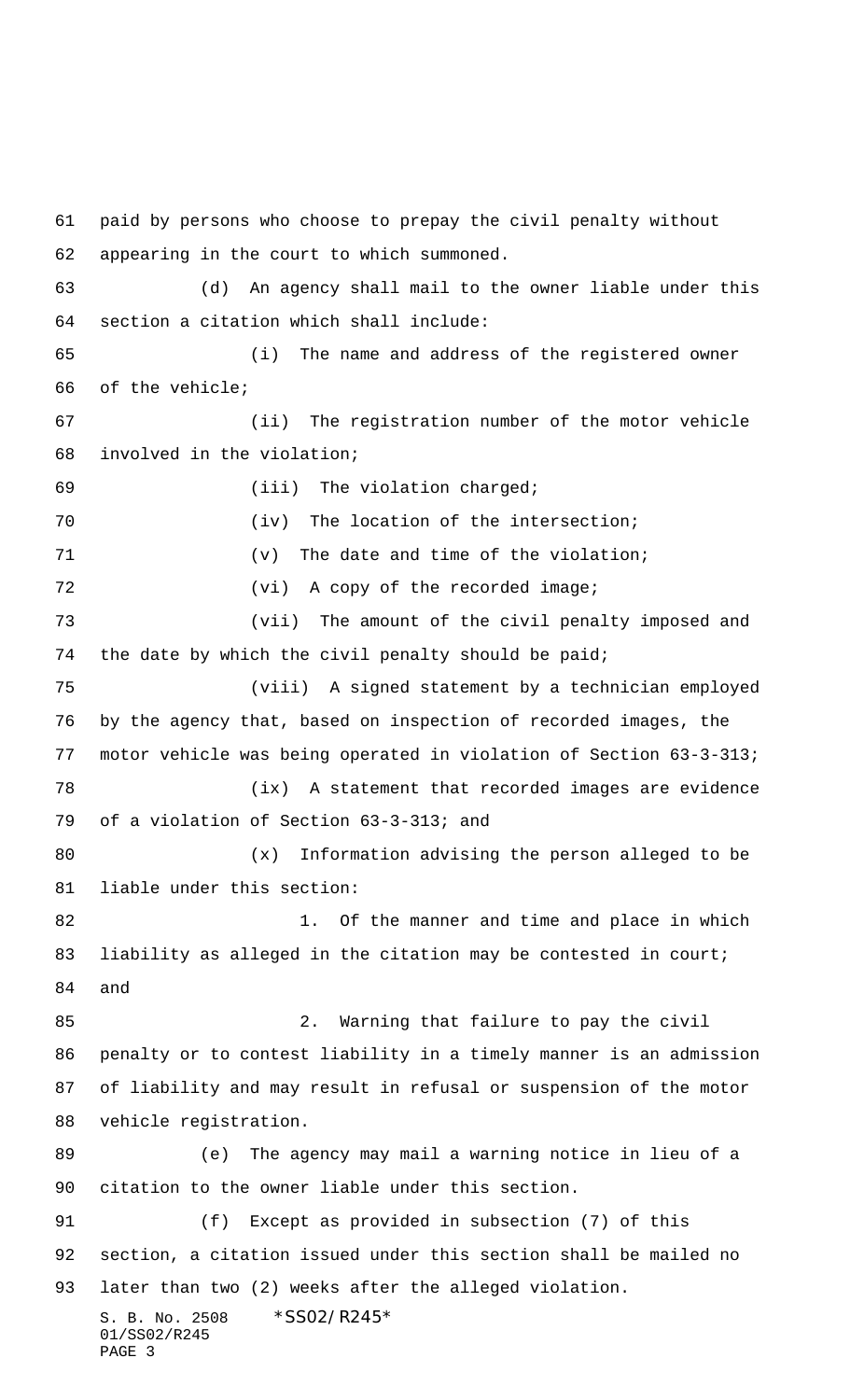(g) An agency may not mail a citation to a person who is not an owner as defined in this section.

 (h) A person who receives a citation under this section may:

98 (i) Pay the civil penalty, in accordance with instructions on the citation, directly to the political subdivision or to the court; or

 (ii) Elect to stand trial for the alleged violation.

 (5) (a) A certificate alleging that the violation of Section 63-3-313 occurred, sworn to or affirmed by a duly authorized agent of the agency, based on inspection of recorded images produced by a traffic control signal monitoring system, shall be evidence of the facts contained therein and shall be admissible in any proceeding alleging a violation under this section.

 (b) Adjudication of liability shall be based on a preponderance of the evidence.

 (6) (a) The court may consider in defense of a violation any one or more of the following:

 (i) That the violation was committed in order to yield the right-of-way to an emergency vehicle.

 (ii) That the motor vehicle or license plate of the motor vehicle were stolen before the violation occurred and were not under the control or possession of the owner at the time of the violation; the owner must submit proof that a police report about the stolen motor vehicle or license plate was filed in a timely manner.

 (iii) That at the time and place of the alleged violation, the traffic control signal was not in proper position and legible enough to be seen by an ordinarily observant individual;

S. B. No. 2508 \*SS02/R245\* 01/SS02/R245 PAGE 4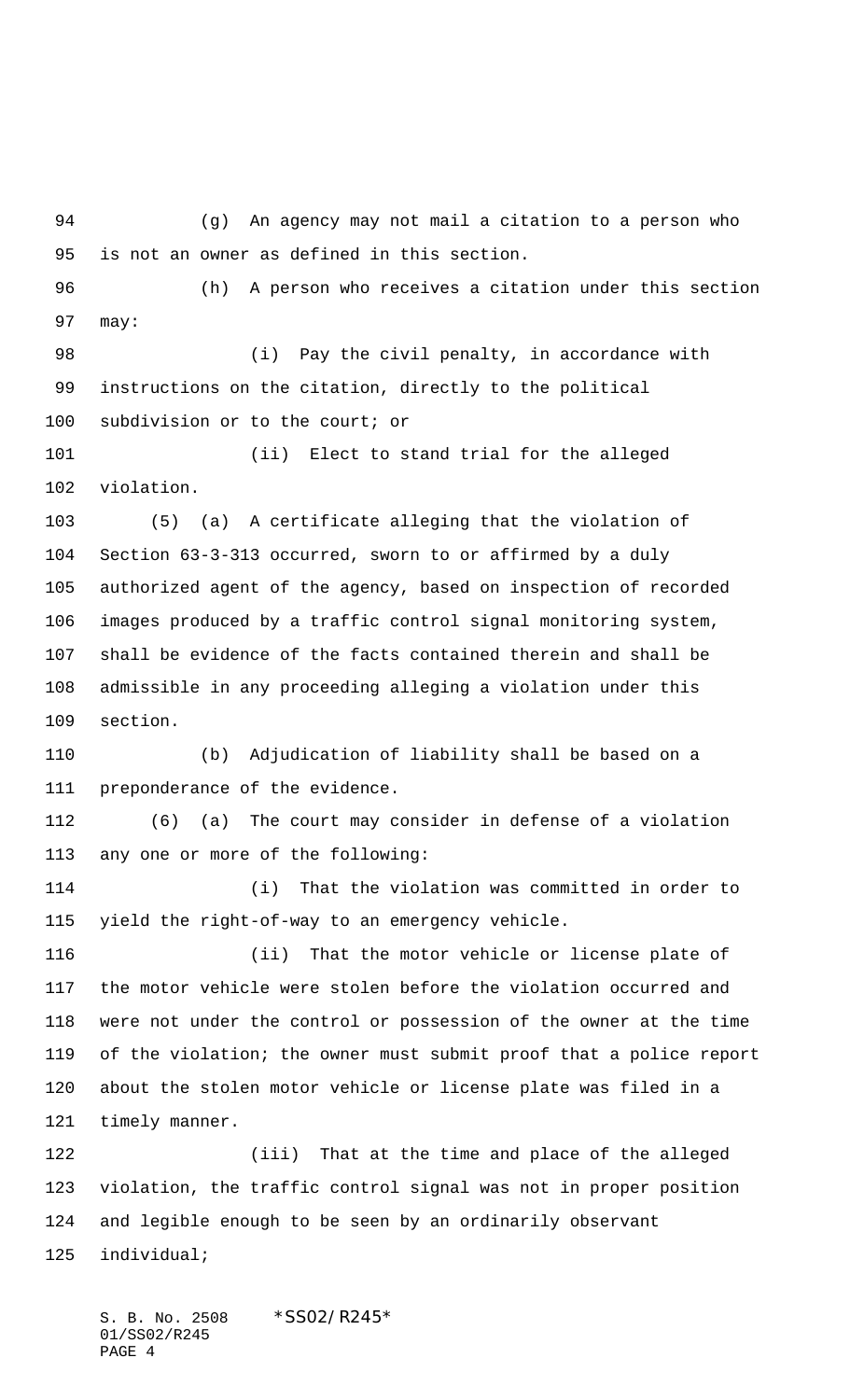(iv) That the person named in the citation was not operating the vehicle at the time of the violation; the person named in the citation shall provide to the court evidence to the satisfaction of the court as to the identity of the person operating the vehicle at the time of the violation, including, at a minimum, the operator's name and current address. With regard to a citation that involves a truck with a registered gross weight of twenty-six thousand one (26,001) pounds or more, a tractor vehicle, trailer vehicle operated in combination with a tractor vehicle, or a passenger bus, the person named in a citation issued under this section may provide the court a letter, sworn to or affirmed by the person and mailed by certified mail, return receipt requested, stating that the person named in the citation was not operating the vehicle at the time of the violation and providing the name, address and driver's license identification number of the person who was operating the vehicle at the time of the violation.

 (v) Any other issues and evidence that the court deems pertinent.

 (7) (a) If the court finds that the person named in the citation was not operating the vehicle at the time of the violation or receives evidence identifying the person driving the vehicle at the time of the violation, the clerk of the court shall provide to the agency issuing the citation a copy of any evidence as to the identity of the person operating the vehicle at the time of the violation.

 (b) Upon the receipt of substantiating evidence from the court under paragraph (a) of this subsection (7), an agency may issue a citation to the person that the evidence indicates was operating the vehicle at the time of the violation.

S. B. No. 2508 \*SS02/R245\* (c) A citation issued under this subsection (7) shall be mailed no later than two (2) weeks after receipt of the evidence from the court.

01/SS02/R245 PAGE 5